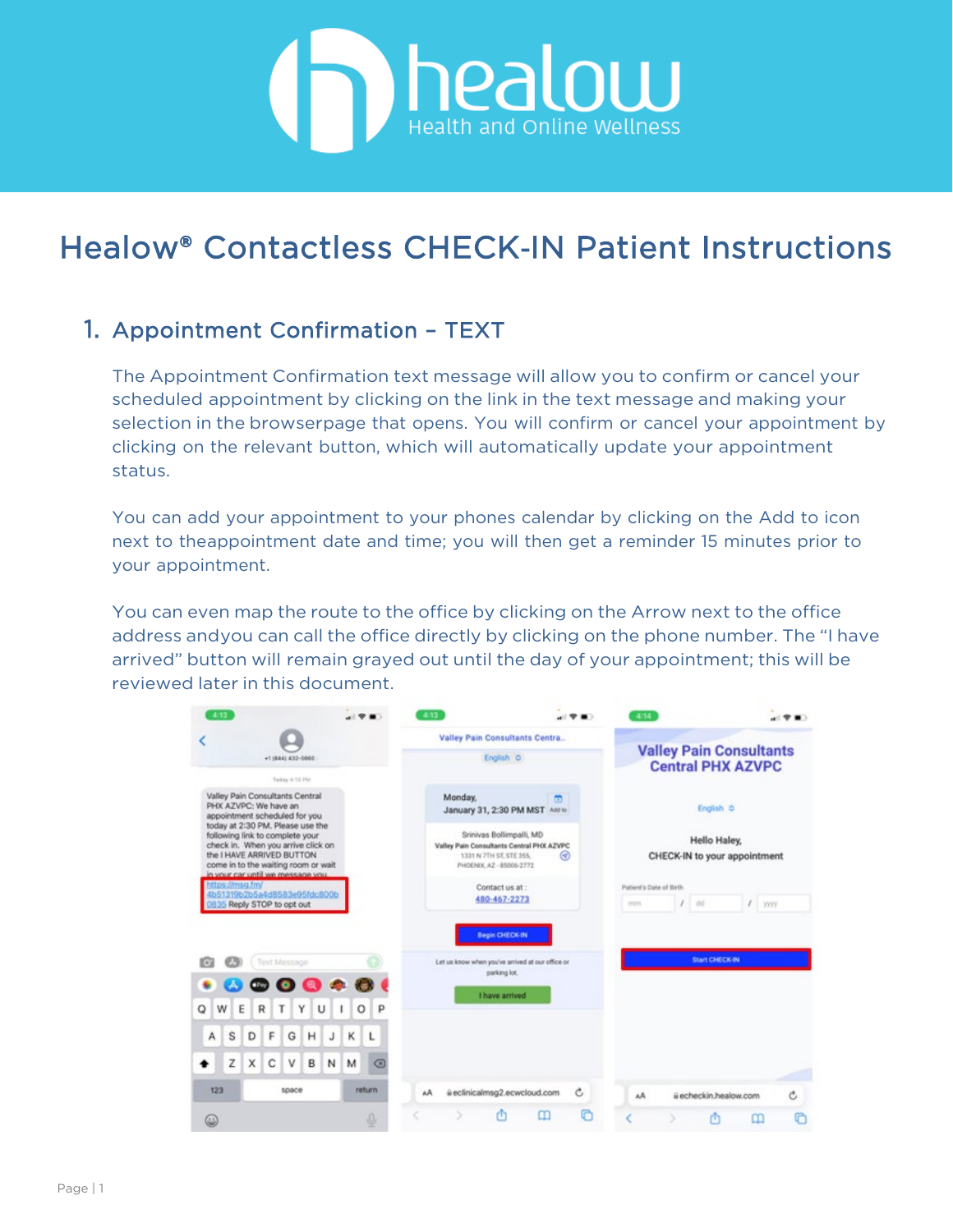

#### 2. Check-in and Patient Verification

You will enter your date of birthand click on the Start CHECK‐ IN to begin the verification process by either clicking Voice(phone call) or Text to receive aone‐ time passcode.

Once you receive the one-time passcode, you will enter it in the box provided. Keep in mind, the code will expire in 5minutes. If you did not receive the code, you may click the request new code icon to receive a new passcode.

| 4:14                                                       |        | 4:14          | $= 9$                                                                               | 4:14                  |                                                                                            |              |
|------------------------------------------------------------|--------|---------------|-------------------------------------------------------------------------------------|-----------------------|--------------------------------------------------------------------------------------------|--------------|
| <b>Valley Pain Consultants</b><br><b>Central PHX AZVPC</b> |        |               | Let's Verify Your Account                                                           |                       |                                                                                            |              |
| English O                                                  |        |               | We need to verify your phone number for this<br>appointment.<br>Select Phone Number |                       | Verification<br>Enter the verification code sent to<br>***. *** - 8696                     |              |
| Hello Haley,<br>CHECK-IN to your appointment               |        |               | $(a)$ ===, ===, 3696<br>How would you like to receive the verification code?        |                       | 676249                                                                                     |              |
| Patient's Date of Birth<br>15<br>ı<br>11<br>r.             | 1990   | Voice Message | v<br>⊜<br><b>Text Message</b>                                                       |                       | The code will expire in 5 minutes<br>Didn't receive verification code?<br>Request new code |              |
|                                                            |        |               | <b>Request code</b>                                                                 |                       | Continue<br>ii echeckin.healow.com                                                         |              |
| <b>Start CHECK-IN</b>                                      |        |               |                                                                                     | $\sim$ $\vee$         |                                                                                            | Done         |
|                                                            |        |               |                                                                                     |                       | From Messages<br>676249                                                                    |              |
|                                                            |        |               |                                                                                     | W<br>Ε<br>O<br>R<br>т | Υ<br>U                                                                                     | O<br>P       |
|                                                            |        |               |                                                                                     | s<br>F<br>D<br>А      | G<br>н<br>J                                                                                | к<br>L       |
|                                                            |        |               |                                                                                     | Z<br>с<br>х<br>٠      | v<br>B<br>Ν                                                                                | $\circ$<br>M |
| ii echeckin.healow.com<br>AA<br>Φ<br>⊞                     | Ċ<br>G | AA            | Ċ<br>ii echeckin.healow.com<br>G<br>₾<br>m                                          | 123                   | space                                                                                      | go           |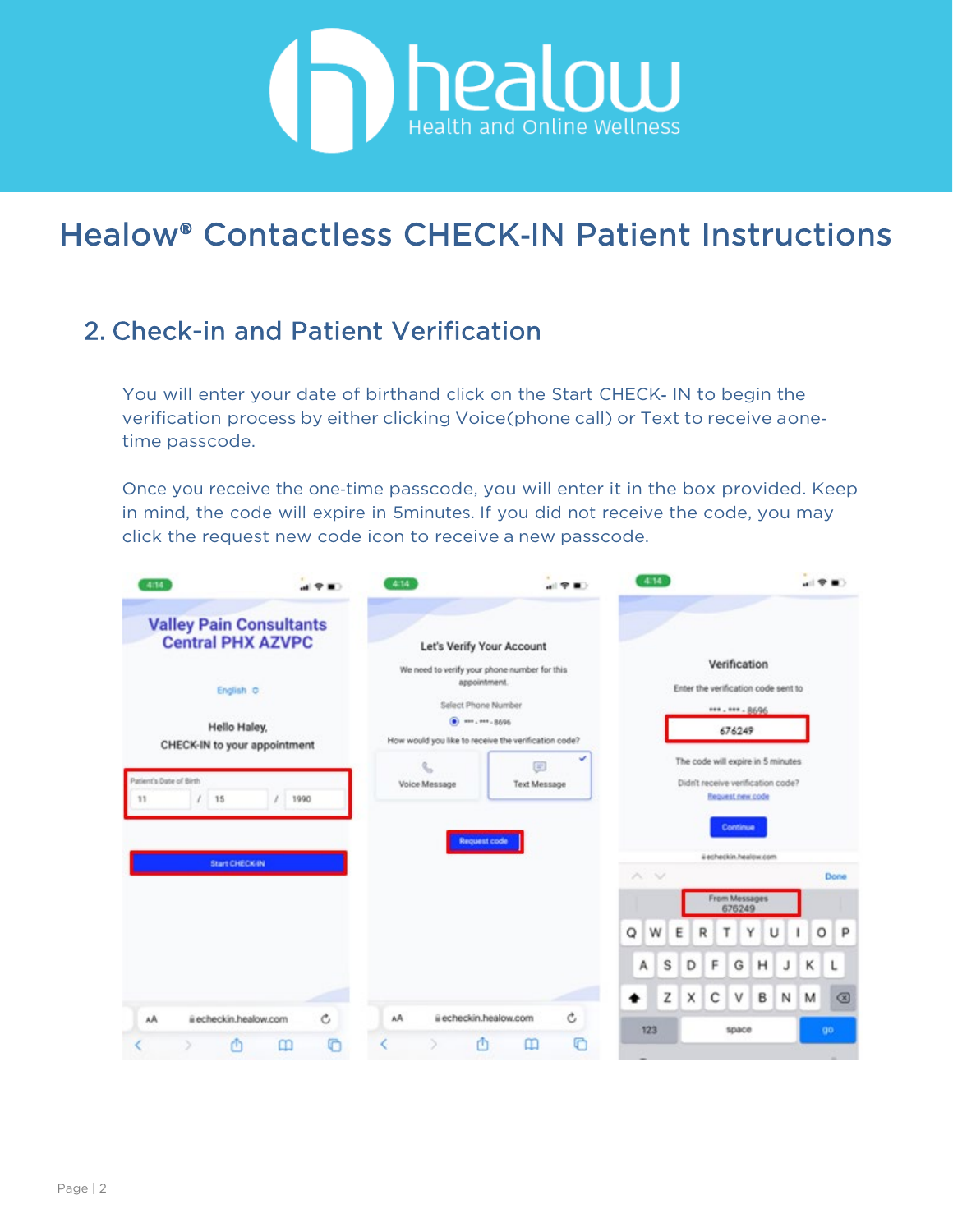

#### 3. Demographics Update

If needed, you will be able to verify and/or update your demographics; your address, home and cell phone numbers, email address, and emergency contacts all through your phone keeping your information up to date.

Reminder to click save after you make any updates and or changes. You can complete CHECK‐IN days before your appointment!

| Valley Pain Consultants Central PHX AZVPC<br>$\leftarrow$                                       |                    | 4:15       | al?■〉                                            | 4:16 | al 全 ■○                     |
|-------------------------------------------------------------------------------------------------|--------------------|------------|--------------------------------------------------|------|-----------------------------|
| <b>Haley Test</b>                                                                               |                    |            | ▤                                                |      |                             |
| 7700 West Sunrise Blvd<br>Plantation FL 33322                                                   | $\phi$             | Contacts   | <b>Edit Patient Information</b>                  |      | Add New Insurance           |
| Cell Phone<br>u                                                                                 | 0                  | Cell Phone | Home Phone*                                      |      | Capture front image         |
|                                                                                                 |                    | Work Phone | Ext                                              |      | ି                           |
| Home Phone<br>fnì                                                                               |                    |            |                                                  |      | Capture back image          |
| Work Phone                                                                                      |                    | Email      |                                                  |      | ГоГ                         |
| $\boxtimes$ Email                                                                               |                    |            |                                                  |      |                             |
|                                                                                                 |                    |            |                                                  |      | Cancel                      |
| <b>Additional Contact</b><br>A                                                                  | <b>Add Contact</b> |            |                                                  |      | Looks good                  |
| We need this alternate contact information, so that we can<br>reach out in case of an emergency |                    |            |                                                  |      |                             |
| Franco,Luiz                                                                                     | O                  |            |                                                  |      |                             |
|                                                                                                 |                    | Cancel     | Save                                             |      |                             |
| Is the above information accurate?<br>Looks good                                                |                    |            | is the above information accurate?<br>Looks good |      | Looks good                  |
| AA<br>ii echeckin.healow.com                                                                    | Ċ                  | AA         | Ċ<br>ii echeckin.healow.com                      | AA   | Ċ<br>ii echeckin.healow.com |
| Ŵ                                                                                               | G<br>m             |            | G<br>m<br>m                                      |      | m<br>◫                      |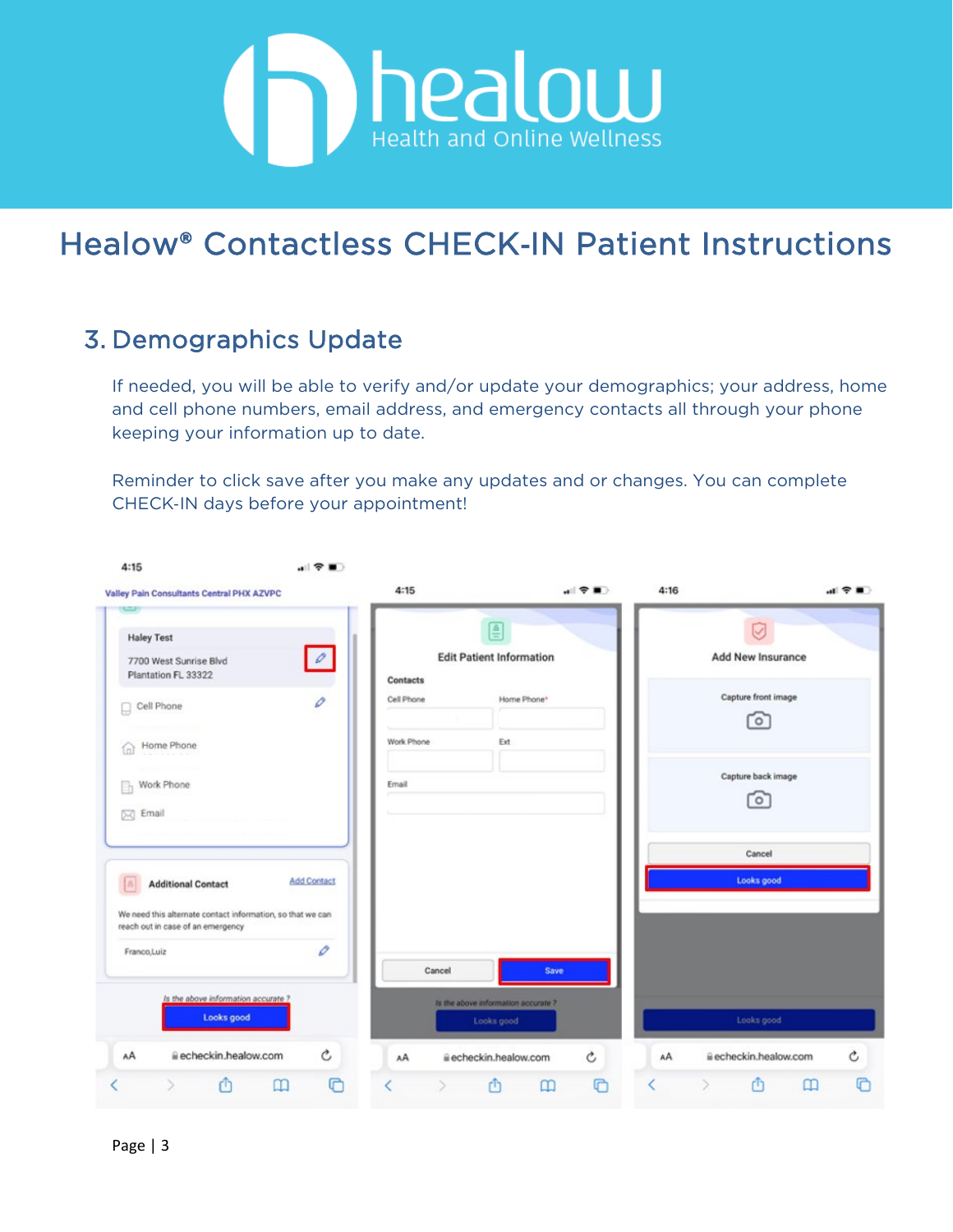

#### 4. Insurance Update

Click on "Add New Insurance" and once you have made any changes you can then capture a picture of your new card by clicking on the capture front image and capture back image, if these look good click "Looks Good."

This will be marked reviewed, and time stamped then placed in your medical chart.

| 4:15                                                   | 司受賞)                                                                                     | 4:16 |                                | 山マコ<br>4:17          |                                                             | al 〒 ■○          |
|--------------------------------------------------------|------------------------------------------------------------------------------------------|------|--------------------------------|----------------------|-------------------------------------------------------------|------------------|
| Valley Pain Consultants Central PHX AZVPC<br>Insurance |                                                                                          |      | Q<br>Add New Insurance         |                      | Ø<br>Insurance card image has been uploaded<br>successfully |                  |
|                                                        | $\stackrel{_{\ast}{\shortparallel}}{=}$<br>Please click on 'Add' to add insurance<br>Add |      | Capture front image<br>$\circ$ |                      | Capture front image<br>$22$ Envision                        |                  |
|                                                        |                                                                                          |      | Capture back image<br>ื๐ๅ      |                      | Capture back image<br><b>I</b> I Envision                   |                  |
|                                                        |                                                                                          |      | Cancel<br>Looks good           |                      | Cancel                                                      |                  |
|                                                        |                                                                                          |      |                                |                      | Looks good                                                  |                  |
|                                                        |                                                                                          |      |                                |                      |                                                             |                  |
|                                                        | Looks good                                                                               |      | Looks good                     |                      | Looks good                                                  |                  |
| AA                                                     | $\mathfrak{C}$<br>ii echeckin.healow.com                                                 | AA   | ii echeckin.healow.com         | $\mathfrak{C}$<br>AA | ii echeckin.healow.com                                      | Ċ                |
| 西                                                      | O<br>田                                                                                   |      | Ô<br>$\mathfrak m$             | G<br>K               | ⋔                                                           | Ō<br>$\mathbf m$ |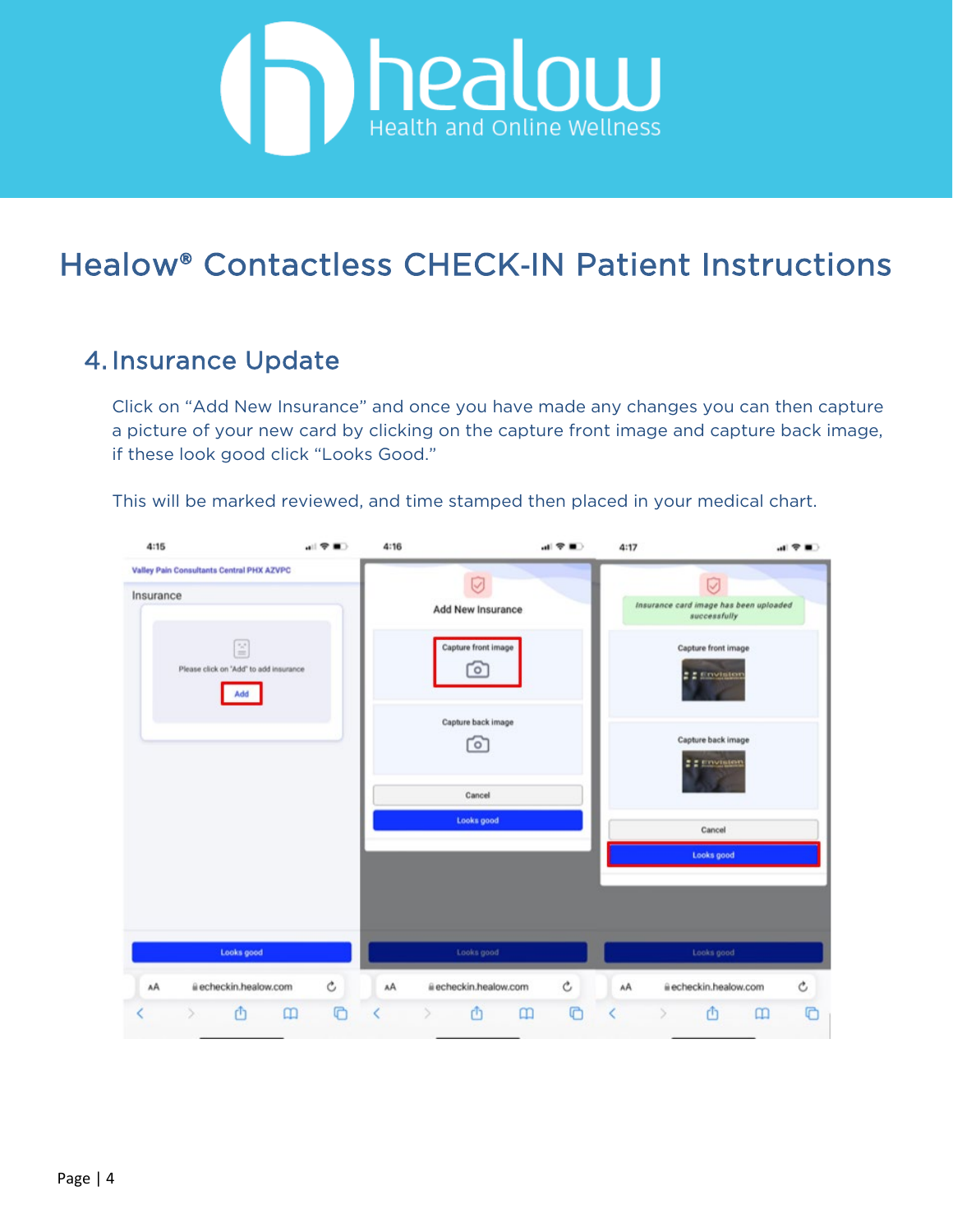

#### 5. Consent Forms

You will be prompted to accept patient consent form electronically (if you have not accepted it in the past year). Once you have completed reviewing them, please click "Accept" to proceed.

| 4:21                                                                                                                                                                                                                                                                                                                                                     | .⊪? ∎∋ | 4:21                                                                                                                                                                                                                                                                 |                                                                                                                                                                              | ÷ |  |  |
|----------------------------------------------------------------------------------------------------------------------------------------------------------------------------------------------------------------------------------------------------------------------------------------------------------------------------------------------------------|--------|----------------------------------------------------------------------------------------------------------------------------------------------------------------------------------------------------------------------------------------------------------------------|------------------------------------------------------------------------------------------------------------------------------------------------------------------------------|---|--|--|
| <b>Valley Pain Consultants Central PHX AZVPC</b>                                                                                                                                                                                                                                                                                                         |        |                                                                                                                                                                                                                                                                      | <b>Valley Pain Consultants Central PHX AZVPC</b>                                                                                                                             |   |  |  |
| Consent(s)                                                                                                                                                                                                                                                                                                                                               |        | Consent(s)                                                                                                                                                                                                                                                           |                                                                                                                                                                              |   |  |  |
| <b>Consent Form</b>                                                                                                                                                                                                                                                                                                                                      |        | <b>Consent Form</b>                                                                                                                                                                                                                                                  |                                                                                                                                                                              |   |  |  |
| <b>CONSENT TO TREAT</b><br>I further authorize and consent to the                                                                                                                                                                                                                                                                                        |        |                                                                                                                                                                                                                                                                      | <b>NOTICE OF PRIVACY PRACTICES OF</b><br><b>ENVISION HEALTHCARE</b><br><b>CORPORATION</b>                                                                                    |   |  |  |
| Practice's physicians and their assistants<br>and other Practice professional staff<br>providing outpatient medical treatment,<br>supplies, services, equipment and other<br>items related to my healthcare to me as<br>determined to be necessary in their<br>professional judgment. I have been                                                        |        |                                                                                                                                                                                                                                                                      | THIS NOTICE DESCRIBES HOW<br>MEDICAL INFORMATION ABOUT YOU<br>MAY BE USED AND DISCLOSED AND<br>HOW YOU CAN GET ACCESS TO THIS<br>INFORMATION. PLEASE REVIEW IT<br>CAREFULLY. |   |  |  |
| informed of the nature and purpose of the<br>treatment, and potential common side<br>effects thereof, as well as alternative<br>treatment modalities, the approximate<br>estimated duration of my treatment, and<br>that I am able to withdraw my consent for<br>treatment either orally or in writing at any<br>time prior to or during the anticipated |        | Your health information is personal, and<br>we are committed to protecting it. Your<br>health information is also very important<br>to our ability to provide you with quality<br>care, and to comply with certain laws.<br>This Notice applies to all records about |                                                                                                                                                                              |   |  |  |
|                                                                                                                                                                                                                                                                                                                                                          |        |                                                                                                                                                                                                                                                                      |                                                                                                                                                                              |   |  |  |
| Accept                                                                                                                                                                                                                                                                                                                                                   |        |                                                                                                                                                                                                                                                                      | Accept                                                                                                                                                                       |   |  |  |
| Becheckin, healow.com<br>АA                                                                                                                                                                                                                                                                                                                              | Ċ      | 冃                                                                                                                                                                                                                                                                    | Reader Available                                                                                                                                                             |   |  |  |
|                                                                                                                                                                                                                                                                                                                                                          |        |                                                                                                                                                                                                                                                                      |                                                                                                                                                                              |   |  |  |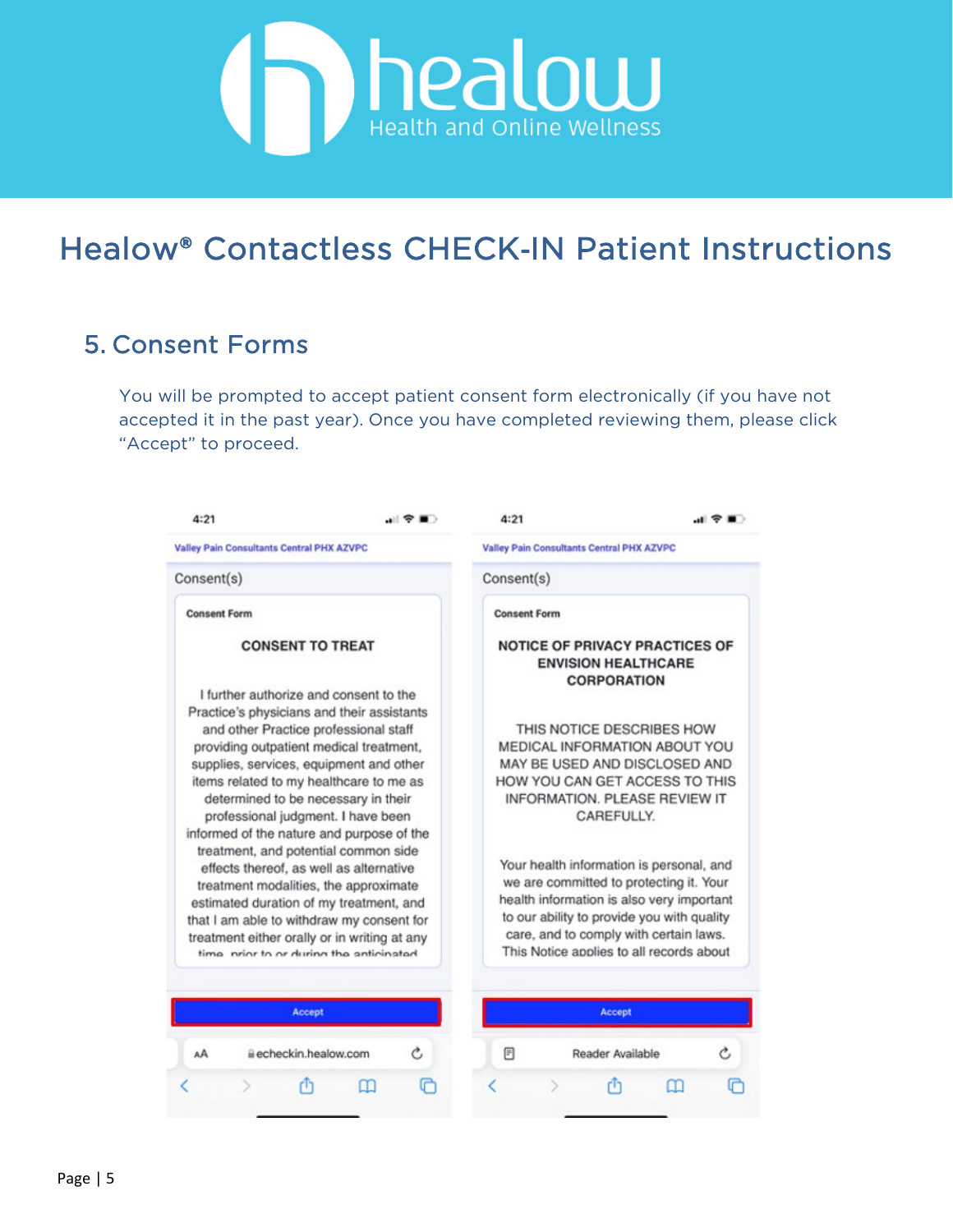

#### 6. Update History

You can view and validate your current medication, allergies, surgical history,and hospitalization history in your medical chart.

| 12:04                   |                                                         | 12:04<br>12:04                                                                                                          | 12:05                                                                                                                      |
|-------------------------|---------------------------------------------------------|-------------------------------------------------------------------------------------------------------------------------|----------------------------------------------------------------------------------------------------------------------------|
| AA<br><b>Boca South</b> | echeckinsandbox.ecwlab.com<br>$\mathcal{C}$             | echeckinsandbox.ecwlab.com<br>echeckinsandbox.ecwlab.com<br>AA<br><b>Boca South</b>                                     | echeckinsandbox.ecwlab.com<br>AA                                                                                           |
|                         | Medications<br>Please review your medications below     | Advil 200 MG 1 tablet as needed Orally every 6<br>hrs<br>Please review your allergies below                             | Name<br>Reaction<br>Penicillamine<br>hives                                                                                 |
|                         | Advil 200 MG 1 tablet as needed Orally every 6<br>hrs.  | Xyzal 5 MG 1 tablet in the evening Orally Once a<br>Allergies<br>day<br>Reaction<br>Name                                | Please comment if any changes are required in allergy<br>information<br>I am also severely allergic to peanuts- results in |
|                         | Xyzal 5 MG 1 tablet in the evening Orally Once a<br>day | hives<br>Penicillamine                                                                                                  | anaphylaxis                                                                                                                |
|                         |                                                         | Please comment if any changes are required in allergy<br>information<br>Add your comment                                |                                                                                                                            |
|                         |                                                         |                                                                                                                         |                                                                                                                            |
|                         |                                                         | Please comment if any changes are required in<br>nedication information<br>Only taking Advil as needed 1-2 times a week |                                                                                                                            |
|                         | Please comment if any changes are required in           | Xyzal is still accurate<br>I have started using Flonase as well                                                         |                                                                                                                            |
|                         | medication information<br>Add your comment<br>۱ž        |                                                                                                                         |                                                                                                                            |
|                         | <b>Next</b>                                             | Next <sub>1</sub><br><b>Next</b><br>m                                                                                   | Next <sup>1</sup><br>$\Delta$<br>m                                                                                         |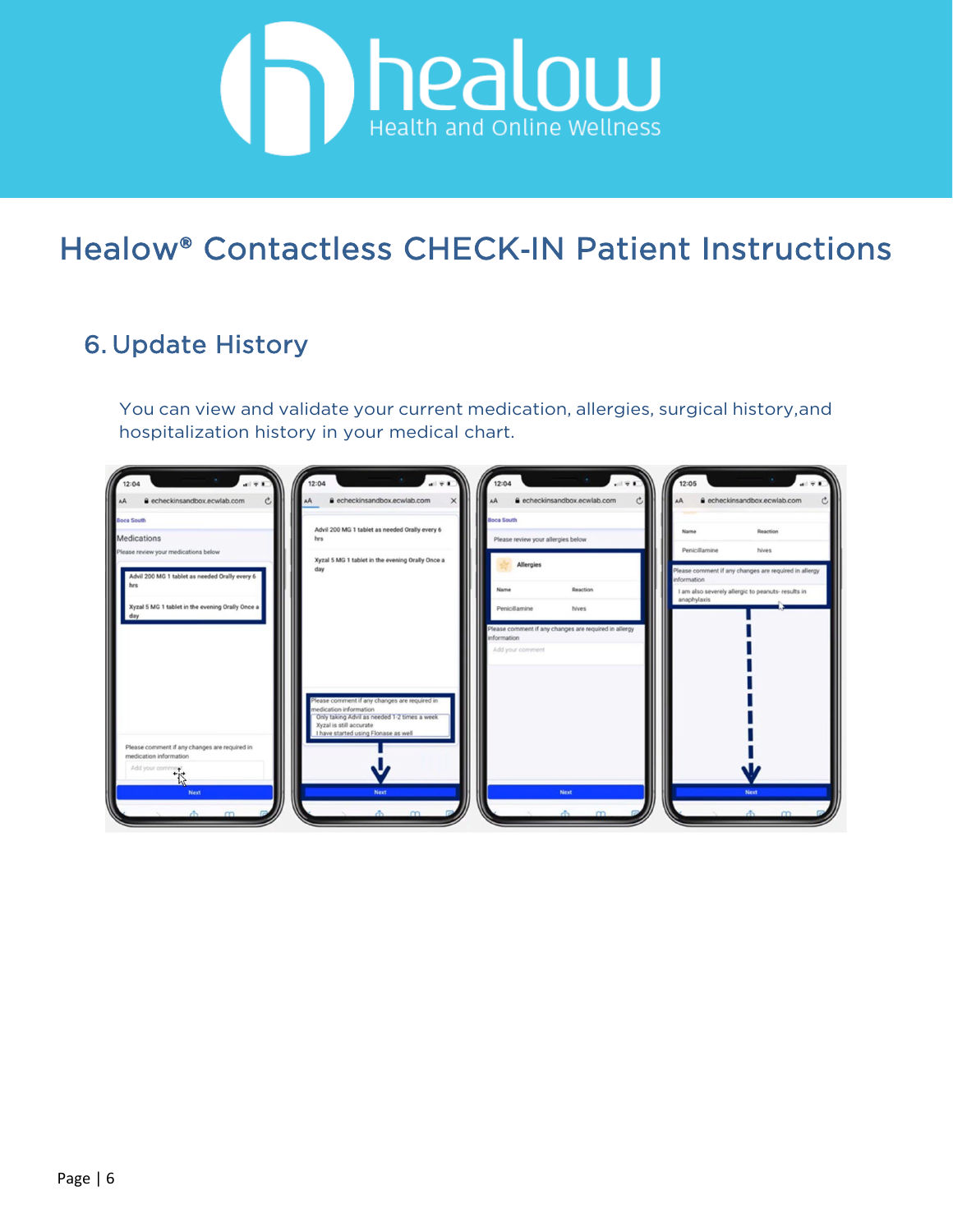

#### 7. Collection Co-Pays

You will be prompted to pay your copay if your insurance has one. You will also be able to make a payment on any account balance you owe. You will click on the pay copay + balance or pay co-pay complete the transaction and then check in will now say completed.